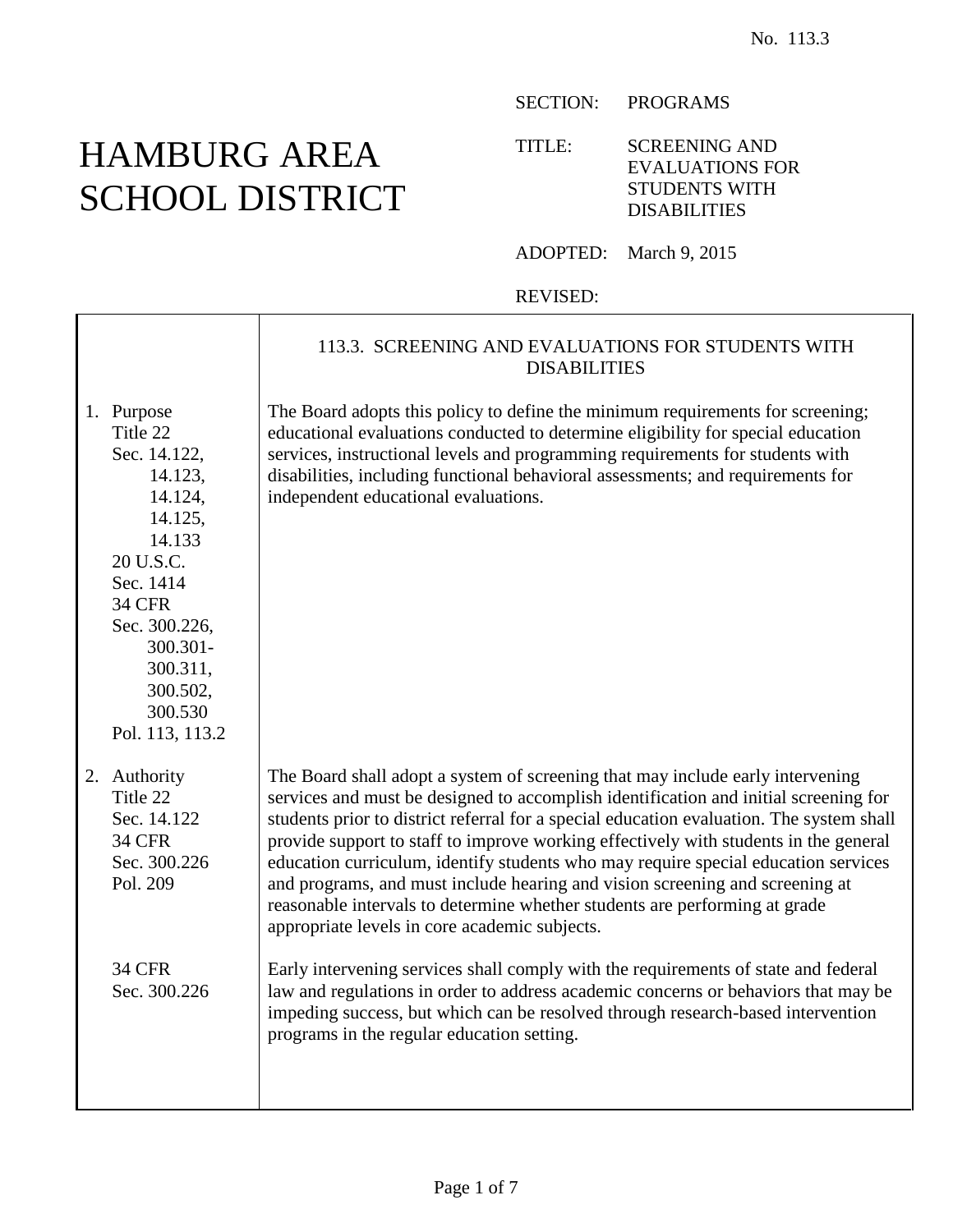## 113.3. SCREENING AND EVALUATIONS FOR STUDENTS WITH DISABILITIES - Pg. 2

| Title 22<br>Sec. 14.133<br><b>34 CFR</b><br>Sec. 300.530<br>Pol. 113, 113.1, | The Board authorizes the use of functional behavioral assessments (FBAs) as an<br>evaluation to gather information to understand the purpose of the student's behaviors<br>and to assist with developing a positive Behavior Support Plan. FBAs must be<br>conducted when:                                                                                                                                                                                                                                                                                               |
|------------------------------------------------------------------------------|--------------------------------------------------------------------------------------------------------------------------------------------------------------------------------------------------------------------------------------------------------------------------------------------------------------------------------------------------------------------------------------------------------------------------------------------------------------------------------------------------------------------------------------------------------------------------|
| 113.2                                                                        | 1. A student's behavior interferes with his/her learning or the learning of others and<br>information is necessary to provide appropriate educational programming.                                                                                                                                                                                                                                                                                                                                                                                                       |
|                                                                              | 2. A student's behavior violates the Code of Student Conduct and is determined to<br>be a manifestation of a student's disability.                                                                                                                                                                                                                                                                                                                                                                                                                                       |
|                                                                              | 3. A student is placed in an interim alternative educational placement for a<br>qualifying reason permitting such placement for up to forty-five (45) school days<br>for certain offenses.                                                                                                                                                                                                                                                                                                                                                                               |
|                                                                              | 4. The school contacts law enforcement regarding a student who already has a<br>positive Behavior Support Plan.                                                                                                                                                                                                                                                                                                                                                                                                                                                          |
|                                                                              | FBAs may also constitute part of the initial evaluation to determine eligibility for<br>special education.                                                                                                                                                                                                                                                                                                                                                                                                                                                               |
| Title 22<br>Sec. 14.123<br>20 U.S.C.                                         | The district shall comply with requirements of state and federal laws and regulations<br>when conducting evaluations.                                                                                                                                                                                                                                                                                                                                                                                                                                                    |
| Sec. 1414<br><b>34 CFR</b><br>Sec. 300.300-<br>300.311,<br>300.502           | An appropriate evaluation of a student, whether conducted by district staff or<br>individuals not employed by the district, shall consist of the administration of all<br>testing and the use of all assessment procedures required to determine the existence<br>of all legally defined disabilities reasonably suspected by district staff,<br>parents/guardians, or the evaluator. An appropriate evaluation shall assist in<br>determining the content of the IEP to enable a student with a disability to be<br>involved in and progress in the general curriculum. |
| Title 22<br>Sec. 14.123<br><b>34 CFR</b><br>Sec. 300.306                     | The group of qualified professionals, which reviews the evaluation materials to<br>determine whether the child is a child with a disability under 34 CFR §300.306, shall<br>include a certified school psychologist when evaluating a child for autism, emotional<br>disturbance, mental retardation, multiple disabilities, other health impaired, specific<br>learning disability, or traumatic brain injury.                                                                                                                                                          |
|                                                                              | A student shall be assessed in all areas related to the suspected disability including,<br>as appropriate, health, vision, hearing, social and emotional status, general<br>intelligence, academic performance, communicative status and motor abilities.                                                                                                                                                                                                                                                                                                                |
|                                                                              |                                                                                                                                                                                                                                                                                                                                                                                                                                                                                                                                                                          |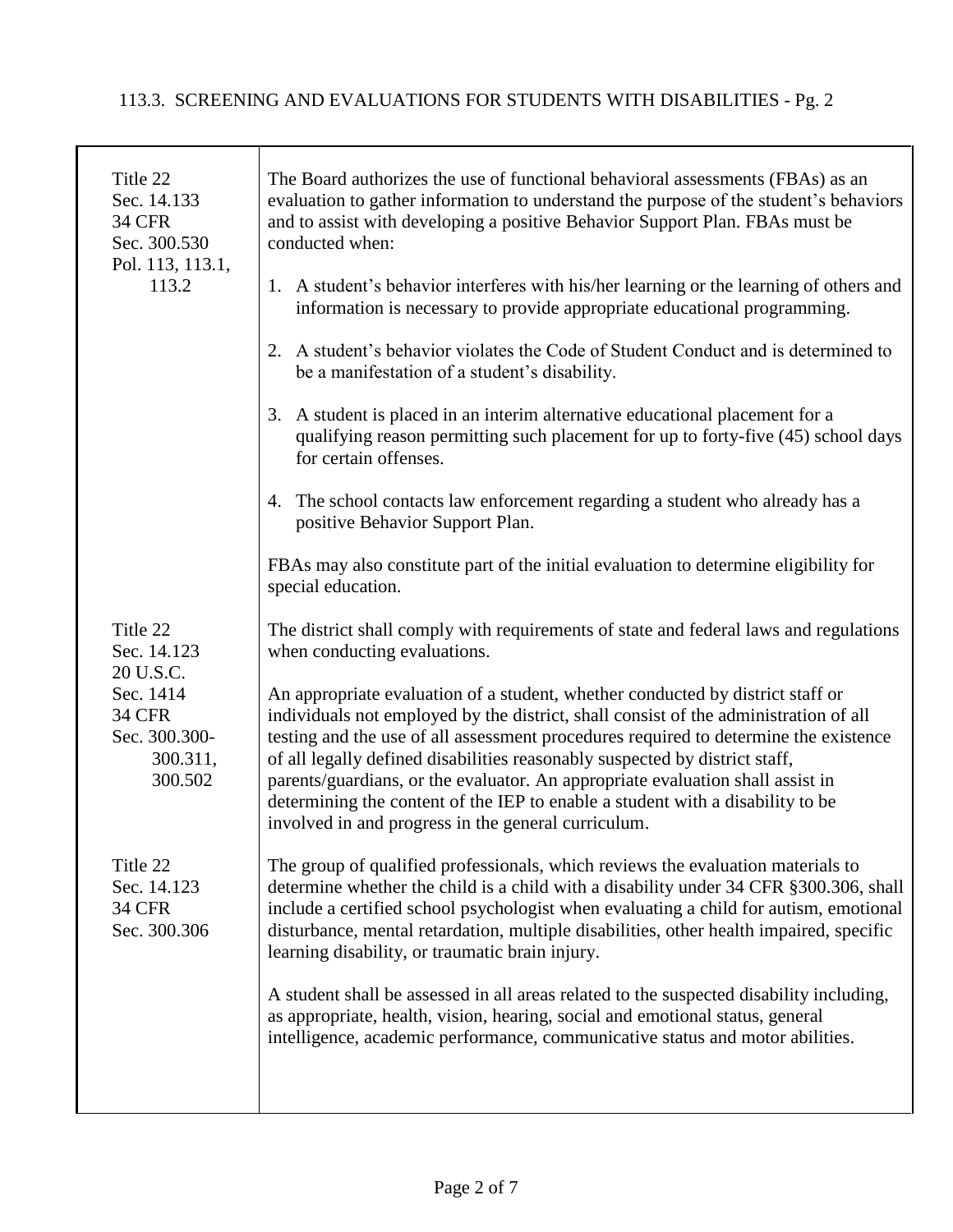|    | Title 22<br>Sec. 14.124<br>20 U.S.C.<br>Sec. 1414<br><b>34 CFR</b><br>Sec. 300.303-<br>300.306,<br>300.503 | A re-evaluation of a student who currently has an IEP shall be conducted as required<br>by state and federal law and regulations.                                                                                                                                                                                                                                |
|----|------------------------------------------------------------------------------------------------------------|------------------------------------------------------------------------------------------------------------------------------------------------------------------------------------------------------------------------------------------------------------------------------------------------------------------------------------------------------------------|
| 3. | Guidelines                                                                                                 | <b>Parent/Guardian Requests</b>                                                                                                                                                                                                                                                                                                                                  |
|    | Title 22<br>Sec. 14.122,<br>14.123                                                                         | Parents/Guardians may request an evaluation at any time. The parent/guardian<br>request must be in writing. If a request is made orally to any professional employee<br>or administrator, that individual shall provide a copy of the permission to evaluate<br>form to the parents/guardians within ten (10) calendar days of the oral request.                 |
|    |                                                                                                            | The evaluation shall be completed and a copy of the evaluation report presented to<br>parents/guardians no later than sixty (60) calendar days after receipt of written<br>parent/guardian consent for an evaluation, exclusive of the period following the last<br>day of the spring school term to the first day of the subsequent fall term.                  |
|    |                                                                                                            | <b>Appropriate Evaluations</b>                                                                                                                                                                                                                                                                                                                                   |
|    | Title 22<br>Sec. 14.123<br>20 U.S.C.                                                                       | An appropriate evaluation shall use a variety of assessment tools and strategies to<br>gather relevant functional, developmental and academic information about a student.                                                                                                                                                                                       |
|    | Sec. 1414<br><b>34 CFR</b><br>Sec. 300.301-<br>300.311,<br>300.502                                         | An appropriate evaluation shall include:                                                                                                                                                                                                                                                                                                                         |
|    |                                                                                                            | Testing and assessment techniques required in light of information currently<br>1.<br>available from previous evaluations.                                                                                                                                                                                                                                       |
|    |                                                                                                            | 2. Information from parents/guardians and school staff familiar with the<br>performance of the student.                                                                                                                                                                                                                                                          |
|    |                                                                                                            | The student's education records.<br>3.                                                                                                                                                                                                                                                                                                                           |
|    |                                                                                                            | The evaluator shall review all such sources of information prior to conducting<br>testing and assessment. The evaluator shall review assessments conducted by others<br>that indicate how the student is responding to early intervening services and<br>scientific research-based instruction and/or include such assessments as part of<br>his/her evaluation. |
|    |                                                                                                            |                                                                                                                                                                                                                                                                                                                                                                  |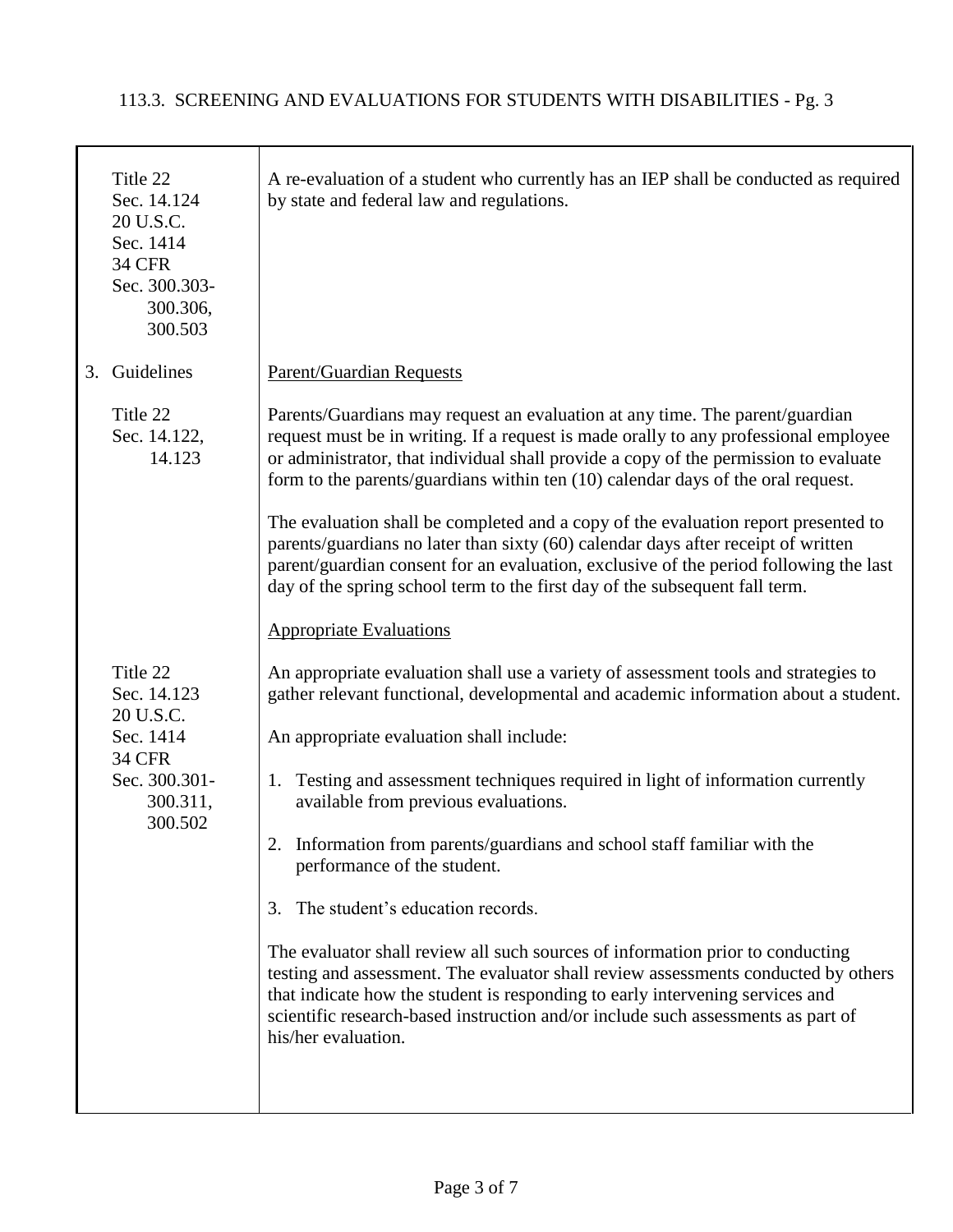┱

|                                                                      | To the extent that the results of such instructional assessments are inconsistent with<br>the results of norm or criterion-referenced testing and assessments that the evaluator<br>has administered, the evaluator shall explain the reason for the inconsistency in<br>his/her report, if possible.                                                                                                                                                                                                                                                                           |
|----------------------------------------------------------------------|---------------------------------------------------------------------------------------------------------------------------------------------------------------------------------------------------------------------------------------------------------------------------------------------------------------------------------------------------------------------------------------------------------------------------------------------------------------------------------------------------------------------------------------------------------------------------------|
| Title 22<br>Sec. 14.125<br><b>34 CFR</b><br>Sec. 300.307-<br>300.311 | When assessing the presence of a specific learning disability, the evaluation shall be<br>consistent with procedures adopted by the district and comply with state and federal<br>law and regulations.                                                                                                                                                                                                                                                                                                                                                                          |
|                                                                      | Testing and assessment procedures shall be selected and administered to yield valid<br>measurement or assessment of the construct or quality they purport to measure or<br>assess. The evaluator shall administer any testing or assessment procedures in a<br>manner consistent with the requirements and recommendations of the publisher of<br>the test or procedure and in compliance with applicable and authoritatively<br>recognized professional principles and ethical tenets. S/He shall report any factor<br>that might affect the validity of any results obtained. |
|                                                                      | All assessments and evaluation materials shall be selected and administered so as not<br>to be discriminatory on a racial or cultural basis. Where feasible, assessments and<br>evaluations shall be administered in a language and form most likely to provide<br>accurate information about the student.                                                                                                                                                                                                                                                                      |
|                                                                      | The evaluation shall include an observation of the student in an educational setting,<br>unless the student is not currently in such a setting. The evaluator shall obtain<br>information concerning the performance of the student directly from at least one (1)<br>current teacher of the student, unless s/he does not have a current teacher.                                                                                                                                                                                                                              |
|                                                                      | The evaluator shall hold an active certification that qualifies the evaluator to conduct<br>that type of evaluation. If certification is not issued for the particular area of<br>professional practice in which the evaluator is lawfully engaged, the evaluator shall<br>hold such license or other credentials as required for the area of professional practice<br>under state law.                                                                                                                                                                                         |
|                                                                      | The evaluator shall prepare and sign a full report of the evaluation containing:                                                                                                                                                                                                                                                                                                                                                                                                                                                                                                |
|                                                                      | 1. Clear explanation of the testing and assessment results.                                                                                                                                                                                                                                                                                                                                                                                                                                                                                                                     |
|                                                                      | Complete summary of all test scores, including, for all standardized testing<br>2.<br>administered, all applicable full scale or battery scores; domain or composite<br>scores; and subtest scores reported in standard, scaled, or T-score format.                                                                                                                                                                                                                                                                                                                             |
|                                                                      |                                                                                                                                                                                                                                                                                                                                                                                                                                                                                                                                                                                 |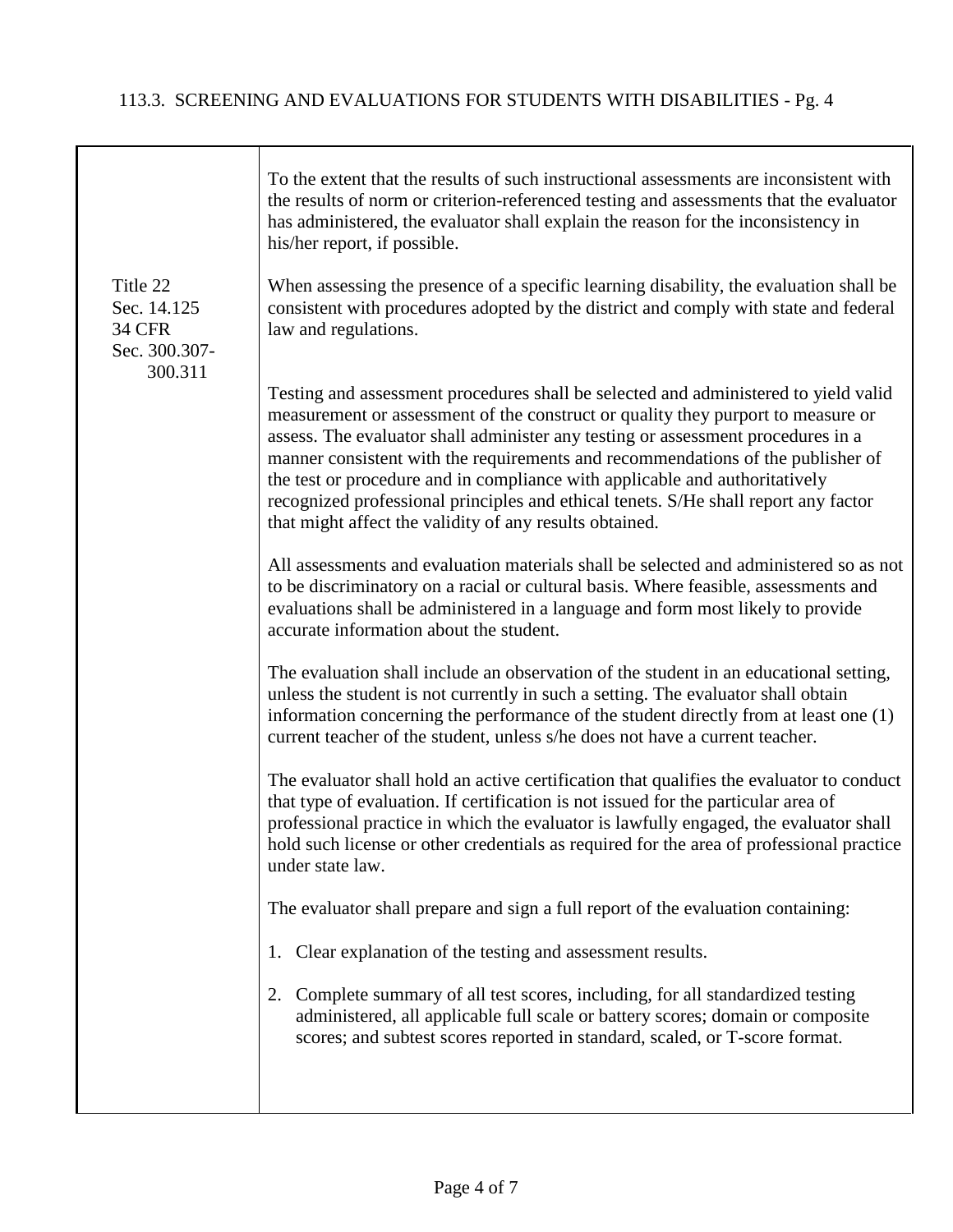|                                                                                              | 3. Complete summary of all test scores, including, for all standardized testing<br>administered, all applicable full scale or battery scores; domain or composite<br>scores; and subtest scores reported in standard, scaled, or T-score format.                                                                                                                                                                                                                                                                                                                                                                                                                                                                                                                               |
|----------------------------------------------------------------------------------------------|--------------------------------------------------------------------------------------------------------------------------------------------------------------------------------------------------------------------------------------------------------------------------------------------------------------------------------------------------------------------------------------------------------------------------------------------------------------------------------------------------------------------------------------------------------------------------------------------------------------------------------------------------------------------------------------------------------------------------------------------------------------------------------|
|                                                                                              | 4. Complete summary of all information obtained or reviewed from sources other<br>than testing conducted by the evaluator.                                                                                                                                                                                                                                                                                                                                                                                                                                                                                                                                                                                                                                                     |
|                                                                                              | 5. Identification of all special education and related services needs and relevant<br>information that directly assists person in determining the educational needs of<br>the student.                                                                                                                                                                                                                                                                                                                                                                                                                                                                                                                                                                                         |
|                                                                                              | 6. Specific, individualized recommendations for consideration by the IEP team for<br>educational programming and placement to enable the student to participate as<br>appropriate in the general education curriculum in the least restrictive<br>environment, as defined by federal and state law and regulations.                                                                                                                                                                                                                                                                                                                                                                                                                                                            |
|                                                                                              | <b>Re-Evaluations</b>                                                                                                                                                                                                                                                                                                                                                                                                                                                                                                                                                                                                                                                                                                                                                          |
| Title 22<br>Sec. 14.124<br><b>34 CFR</b><br>Sec. 300.303<br>PARC v. Com.<br>343 F. Supp. 279 | Re-evaluations shall be conducted within the timeframes required by state and<br>federal laws and regulations unless the parent/guardian and the district agree in<br>writing that a re-evaluation is unnecessary. For students with intellectual disability,<br>the re-evaluation cannot be waived. The group of qualified professionals that<br>reviews the evaluation materials to determine whether the child is a student with a<br>disability shall include a certified school psychologist when evaluating a student for<br>autism, emotional disturbance, intellectual disability, multiple disabilities, other<br>health impairment, specific learning disability and traumatic brain injury.                                                                         |
|                                                                                              | Copies of the re-evaluation report shall be disseminated to parents/guardians at least<br>ten (10) days prior to the meeting of the IEP team unless this requirement is waived<br>in writing.                                                                                                                                                                                                                                                                                                                                                                                                                                                                                                                                                                                  |
|                                                                                              | <b>Independent Educational Evaluations</b>                                                                                                                                                                                                                                                                                                                                                                                                                                                                                                                                                                                                                                                                                                                                     |
| <b>34 CFR</b><br>Sec. 300.502                                                                | A parent/guardian who disagrees with the results or content of an evaluation<br>performed or obtained by the district may request an independent educational<br>evaluation at district expense. A parent/guardian is entitled to only one (1)<br>independent educational evaluation at public expense each time the district conducts<br>an evaluation with which the parent/guardian disagrees. The independent<br>educational evaluation must arise from parents'/guardians' disagreement with the<br>district's most recent evaluations or re-evaluations of the student. The district shall<br>be entitled to a copy of all results of independent educational evaluations conducted<br>at public expense. If an oral request for an independent educational evaluation is |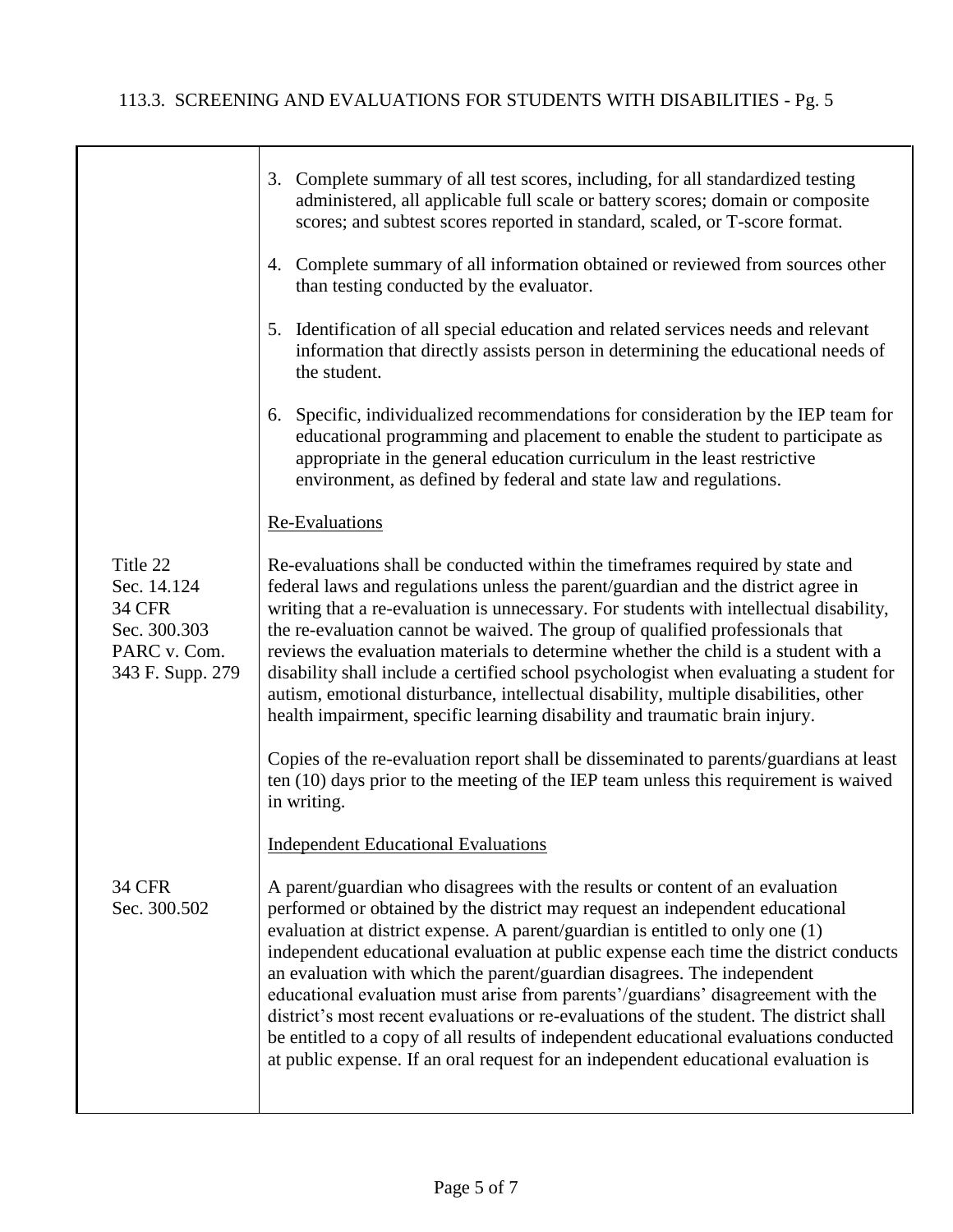| made to a professional employee or administrator, that person shall inform the<br>parent/guardian that the request must be in writing. If the native language of the<br>parent/guardian is other than English, the requirement that the parent/guardian make<br>his/her request in writing shall be conveyed by whatever means practicable and,<br>where feasible, in the native language of the parent/guardian.                                                                                                                                                                                            |
|--------------------------------------------------------------------------------------------------------------------------------------------------------------------------------------------------------------------------------------------------------------------------------------------------------------------------------------------------------------------------------------------------------------------------------------------------------------------------------------------------------------------------------------------------------------------------------------------------------------|
| A written request for an independent educational evaluation at district expense shall<br>be immediately forwarded to the Director of Special Education, who may, upon<br>receipt of the written parent/guardian request, ask that the parent/guardian state<br>his/her reasons for disagreement with the evaluation conducted or proposed by the<br>district. The district cannot require the parent/guardian to do so, and the refusal of<br>the parent/guardian shall not delay the process required by this policy.                                                                                       |
| The criteria under which the independent educational evaluation at public expense is<br>obtained must be the same as the criteria used by the district in conducting an<br>appropriate evaluation, including the location of the evaluation and the qualifications<br>of the examiner, to the extent those criteria are consistent with the<br>parent's/guardian's right to an independent educational evaluation at public expense.<br>The qualified examiners who conduct the independent educational evaluation may<br>not be employed by the public agency responsible for the education of the student. |
| Within ten (10) school days of receipt of a request for an independent educational<br>evaluation in writing from a parent/guardian, the Director of Special Education shall<br>either initiate a due process hearing to show that the district's evaluation is<br>appropriate and notify the parent/guardian in writing that s/he has done so or issue to<br>the parent/guardian correspondence containing:                                                                                                                                                                                                  |
| 1. Assurance that the district will pay for an independent educational evaluation as<br>long as the evaluation meets all of the requirements of an appropriate evaluation<br>and is in compliance with this policy.                                                                                                                                                                                                                                                                                                                                                                                          |
| 2. Statement that the district will not pay for the evaluation until it receives directly<br>from the evaluator a complete copy of a report of that evaluation and determines<br>that the evaluation is in compliance with this policy.                                                                                                                                                                                                                                                                                                                                                                      |
| Request that the parents/guardians consider accessing reimbursement for all or<br>3.<br>part of the evaluation from public or private sources of insurance or<br>reimbursement, together with a clear assurance that the parent/guardian is not<br>required to do so and that the district will pay any cost not covered by such<br>sources.                                                                                                                                                                                                                                                                 |
|                                                                                                                                                                                                                                                                                                                                                                                                                                                                                                                                                                                                              |